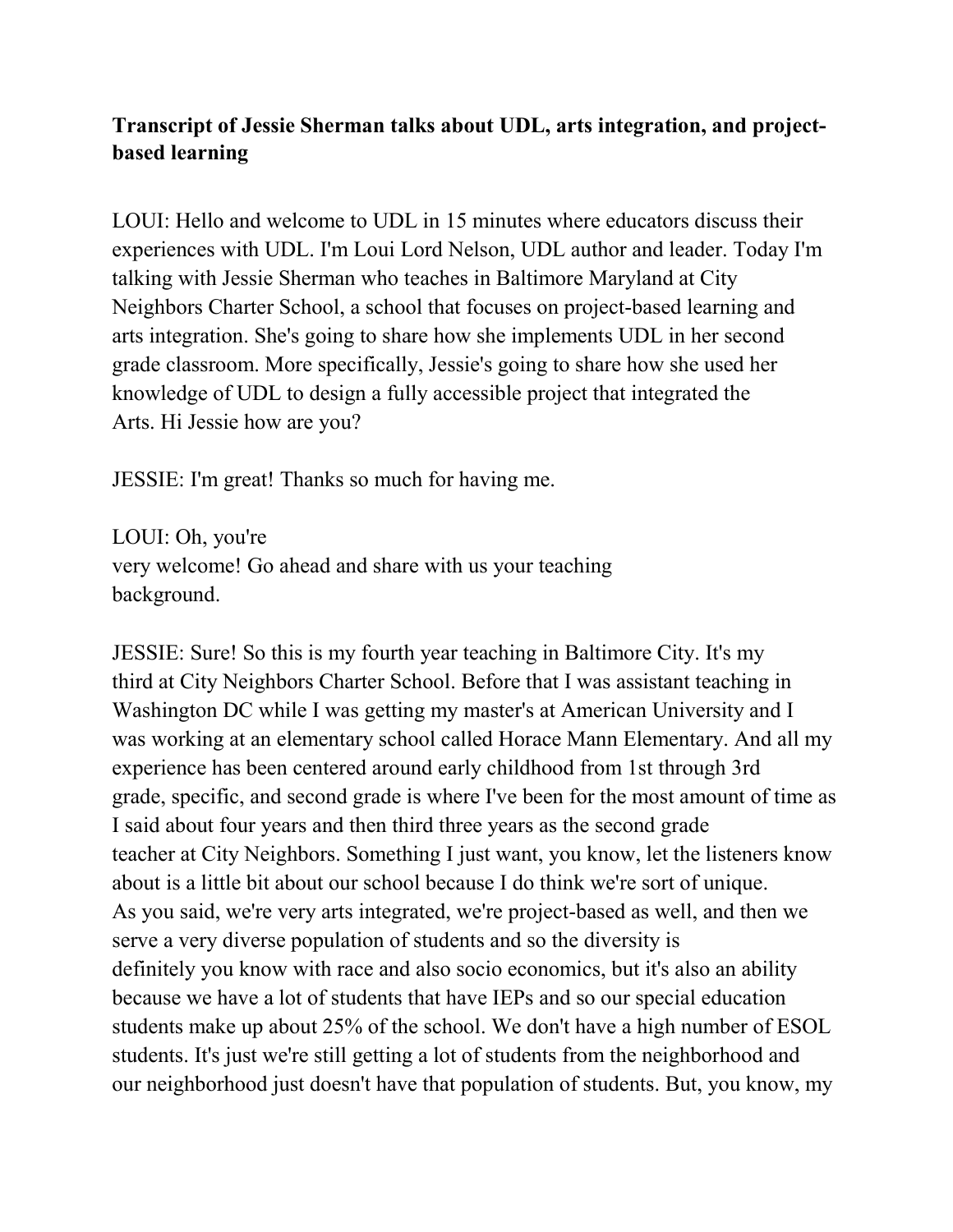specific class is about 24 students. We always try to make it half boy half girl, that's part of our charter, and then you know as I said, about a fourth of the class that I have in my classroom is special needs of some sort.

LOUI: And then there's one class per grade level right?

JESSIE: Yes. So our school, there's only one second grade I'm the only second grade teacher and that's all the way from kindergarten to eighth grade.

LOUI: Okay, then I also understand that you're relatively new to UDL, so share a bit about how you came to know about UDL.

JESSIE: Sure! So this is actually my, I guess, going on to second year but it's the beginning of the school year so I just say one year of experience [laughter] because it's definitely a lot to get into. So, I had, you know, our school is having, facing some challenges meeting the needs of some of these students that either had IEPs or just like weren't interested in the curriculum that we were giving them and so we sought out the help of Lisa Carey who works for Kennedy Krieger. And that is a place that, among other things, they specialize in special education needs. And she came in to consult with us just to help us plan and we went we met bi-weekly as a teacher cohort. And we read a book on Universal Design for Learning, but we also kind of talked in real-time about some problems we were facing and the students in our classroom that we're having you know self-regulation issues, issues just with how can they access this curriculum, if is this you know too much how can I scaffold. and how can I make it more accessible. And Lisa was really helpful in figuring out how can we plan with UDL in mind either for lessons or all-out unit plans or projects.

LOUI: Yeah, she's a fabulous advocate to have in your corner and informer! She's just got a lot going on! She's awesome!

JESSIE: Right, she's so great. I mean there were numerous times that we would talk the day you know one day and then the next day she'd have actual resources or actual things I could use with my students so it was really helpful. Yeah.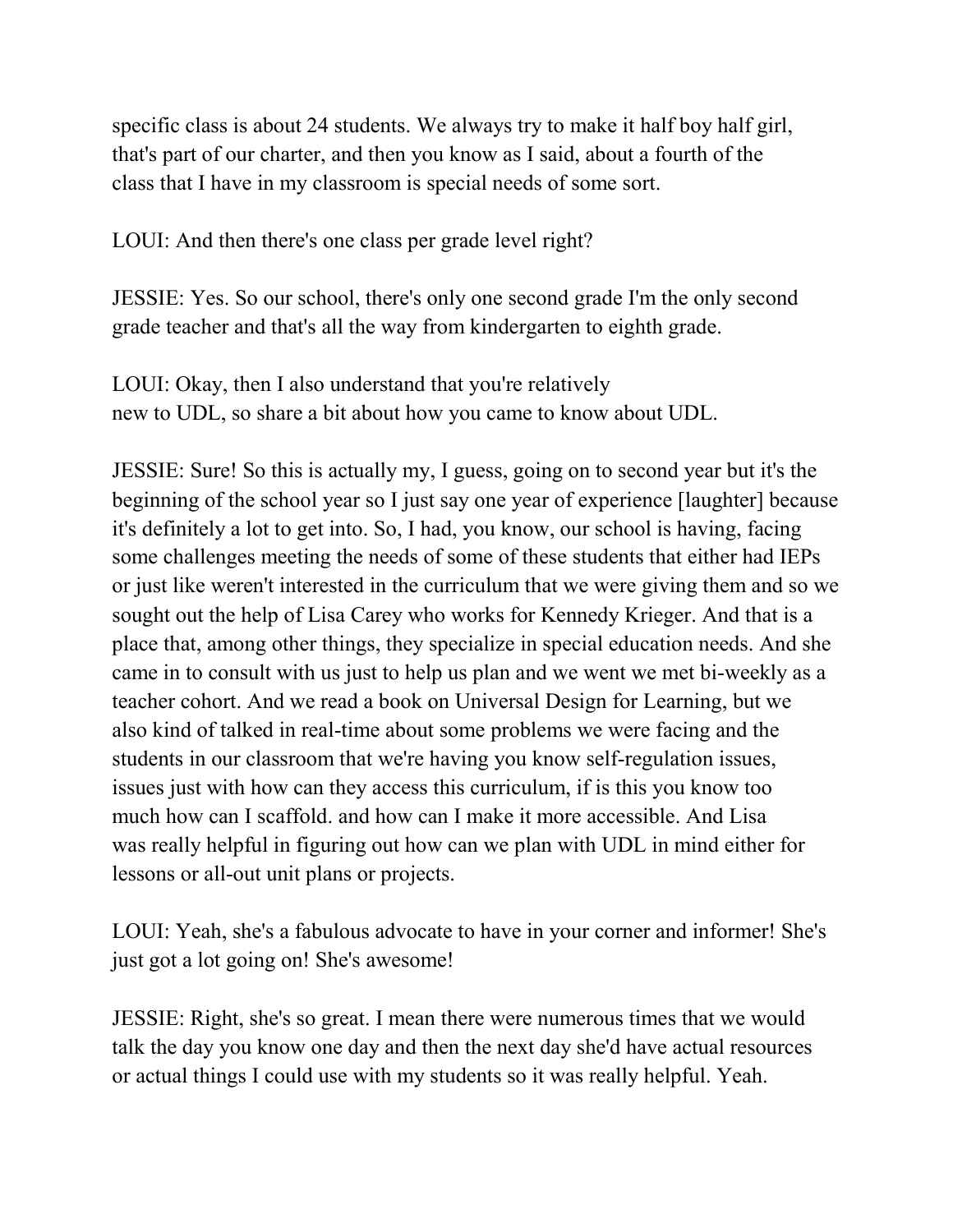LOUI: I'm gonna let the listeners know that the Kennedy Krieger Institute website is wonderfully thick with information. It's one of my favorite places to visit, but I like to go to www.kennedykrieger, K-R-I-E-G-E-R.org, forward slash stories and you can also search for Universal Design for Learning when you click on the magnifying glass icon and you'll get a ton of information. So with that, let's dig into your UDL story because you have a specific project you wanted to share with us.

JESSIE: Yeah! I'm so excited to tell everybody about this project because it gets me excited about my school. Just the way that we plan, but it also gets me excited about UDL because it definitely changed my practice as a teacher. And so just to give a little background, when we do projects we always start with a question, and so a lot of times that question is brought out from student interest and in my case in my second-grade classroom in the beginning of the year we had, I had just recently acquired a baby bearded dragon through a grant. And so as you can imagine for second graders that was the biggest best thing that has ever happened, um. LOUI: What was the name, what's the name of the dragon?

## JESSIE: Rocky Cutie Dragon

## LOUI: Okay! Rocky Cutie! Awesome!

JESSIE: Rocky Cutie was quite the dragon and the students were obsessed, so we created this project that was called the reptile museum. And essentially the overarching goal of this project was for the students to become reptile experts. So they needed to know about habitat, they needed to know about how could this animal survive, and they, you know, I forgot to say our question, so the question was how do we care for our bearded dragon? And so within that, they're learning about the habitats, and types of animals, that, types of plants and food and water that the animals need. In addition to that, they were also required to have some sort of informational text alongside of their project and a product. Some sort of way to showcase their knowledge that wasn't just the writing piece. So, sort of where I talk to Lisa, and when we started to plan thinking about UDL, she was reminding me of giving the students choice in really any place that you can. That makes sense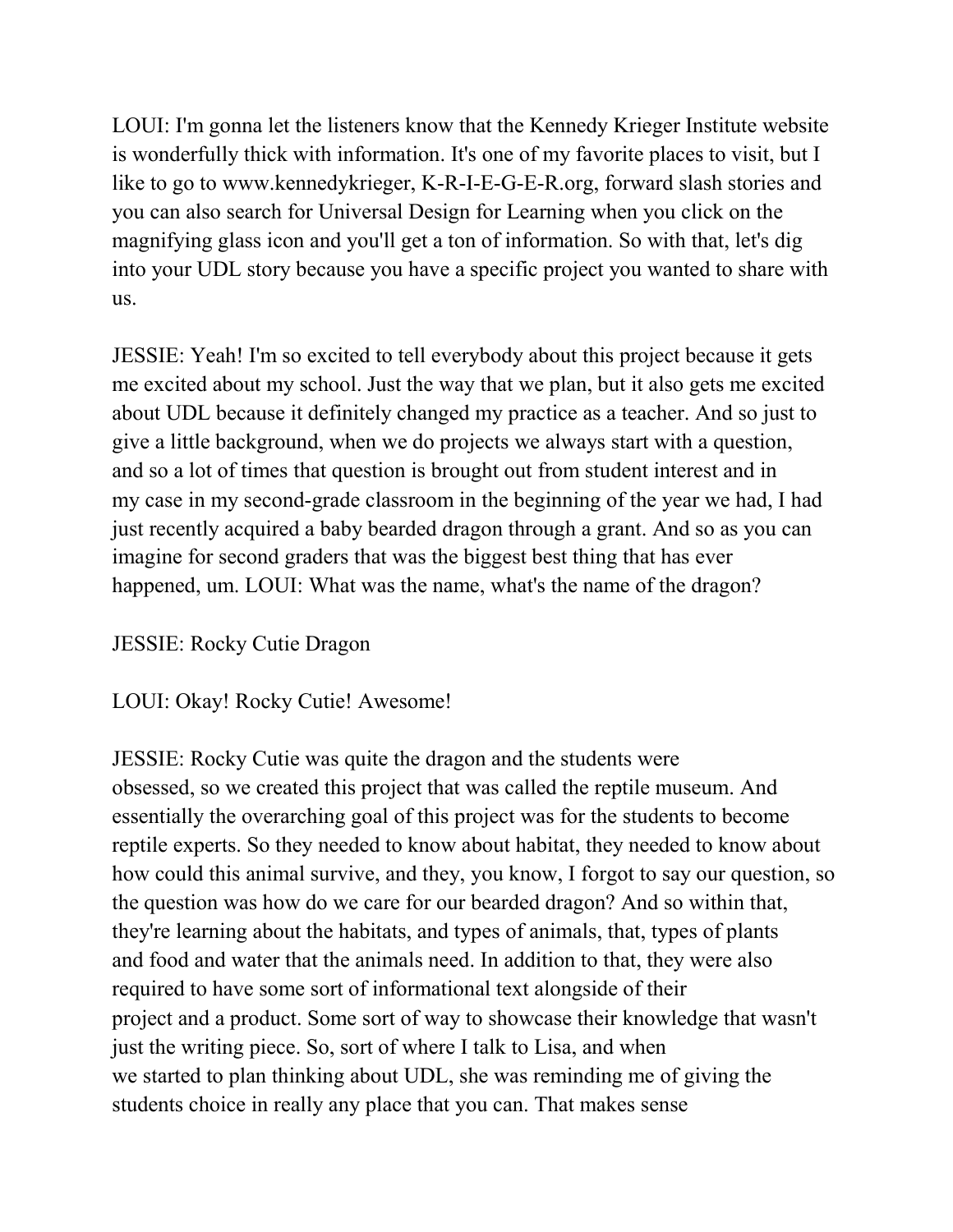and so when I had decided about the project this I decided to give the students choice in choosing a reptile. And as you can imagine, you know students, a lot of students wanted to choose bearded dragons because that was what was right in front of us. That was something that we could, you know, touch and see and sketch. And so we had a lot of students studying bearded dragons, but we also had students that were studying snakes because that was of interest to them. And we had students studying sea turtles because they liked the ocean, so we ended up having a wide array of reptiles in our reptile museum which was really nice to see because I don't think I would have thought if I had assigned animals I don't think I would have thought of the various types that they came up with. In addition to that, when we had the writing paper, Lisa was really helpful. Before, I only had a couple of types of writing paper for the students to use, but she talked to me a lot about how you know some students have trouble, you know, using a smaller line. So to provide different types of writing paper where the lines are larger, some have more places for illustrations, some have no places for illustrations, and sort of like just to make sure that that limitation wasn't there for some students if they, you know, so that they get, again, have the choice of what they want their project to look like and what they want the product to look like. And as I said before, you know, with our students and a lot of them having some sorts of you know special needs a lot of that was, you know, fine-motor, sometimes self-regulation, and sometimes executive functioning, so we tried to figure out how could we create products for these students that would still let them showcase their knowledge. And so one of those things was we had a drawing expert come in. And part of our school is, a part of the mission of our school is to have visiting artists, so we had a visiting artist come in to teach us drawing, but I realized that students with fine motor skills are really not able to showcase the most... all that they knew just using paper and pencil. And so we added in watercolor so that it went from a fine motor to a gross motor demand and they were able to show and draw and, you know, create this great product of the reptile using watercolor, which some for some students was really helpful. And even we went further to provide sculpture as an option so students could use clay. And so again, that fine motor demand goes away and it becomes gross motor. And a lot of students, you know, if you have clay that's something that's a big hit usually, and so, yeah, so students are choosing that but they were also choosing to do, you know, the regular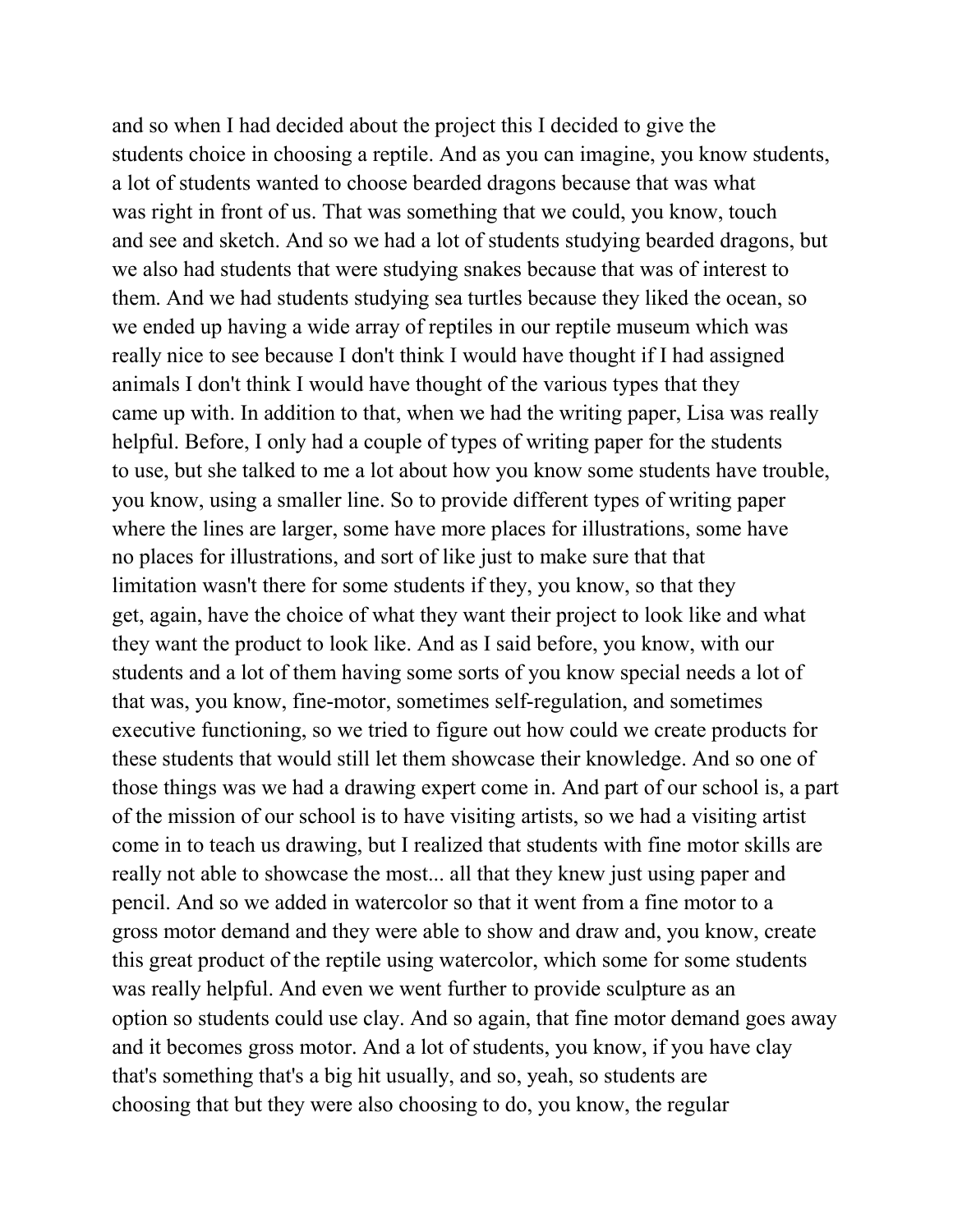drawing as well. And the last thing in product that we gave as an option was paper cutting which sort of brings in the tactile and those kinesthetic learners where they really need to be hands-on. So they paper, what they were able to paper cut their reptile, and then I asked that they make sure that the reptile could move in some way. So whether that was pushing on the back and it sort of hopped if that was a way that their reptile moved or if it was a snake weaving its head, they saw how to figure out how can they manipulate the paper and cut it in a way that would make that work, which was really awesome to see because a lot of students created some pretty awesome paper cut reptiles.

LOUI: Well, and it sounds like, so when you're talking about choice, an important thing to point out with Universal Design for Learning, you, you had all of these different options and, and it sounds like many of them were definitely directed by when you were thinking about barriers, but then these options were made available to all the students, correct?

JESSIE: Right, everyone was allowed to have these at their fingertips, and to do more than one.

LOUI: So they could just, they really did have open choice. And was this one of the changes? Because you talked about earlier that it, this was, it changed your practice. Is this one of the changes that occurred?

JESSIE: Yes, because I would say that as a person I do like things to not fit in a box, but it's sort of you know, I like to let students know what's expected. I like for there to be parameters. And so it was easier for me to say, "This is what I need you to do. It should look exactly like this." And it, you know, it's sort of like, which is definitely what you have to do because when that happened, you know, one kid that I wasn't thinking about, as you said, like maybe I didn't know that they were just gonna be great at watercolor because I never gave them that chance to see. And so it's just interesting because you think about some of the kids that you're not reaching but then you end up reaching someone that you didn't think you were gonna reach. So it's really it was really interesting in that way and I definitely had to let go of some control, but it ended up I think the kids took ownership over what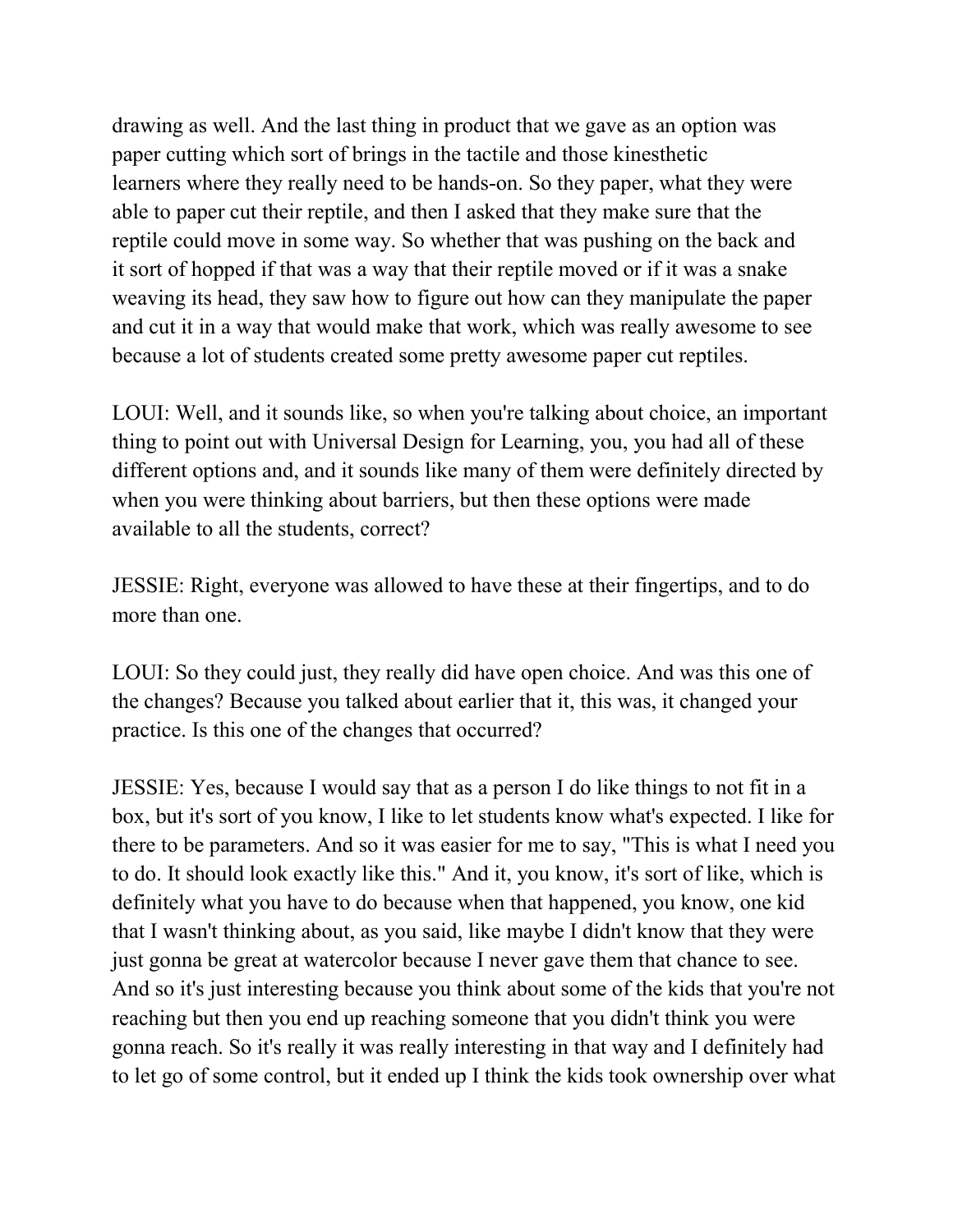they created because it was more coming from them instead of me forcing it into them. You know?

## LOUI: Yeah,

yeah! And then one other question, so how did you help them know when they had completed. When they, okay, that you know they were working, like you said they were working on the paper project and they had to be able to move it, or you know, when they were working with the clay or the watercolors, how did they know they had reached a point of completion? That they knew, "Okay I'm ready to have this examined by the teacher. I'm ready to get some feedback, even if it's not the final feedback, but I'm ready to show somebody." JESSIE: Right so we had with the writing piece with watercolor, we had little rubrics. So we always have a sort of, you know, arts integrated rubric that we have to change because we all, you know, by project to project, but we always have to have something we're assessing in the arts and something we're assessing in the academics or content area. So, they had they knew that, you know, my paper cutting project had to have these three things and if it didn't have those three things they needed to go back and revise it. And then we also visited a museum to see other exhibits. So how other museums are laid out and we took pictures of those, and we put them alongside our exhibit to see if that was something that would really be in a museum.

LOUI: Fabulous!

JESSIE: Yeah.

LOUI: Well, we could keep talking for a long time, but we are bumping up against our 15 minutes and this always happens!

JESSIE: I know! [overtalking]

LOUI: But I know I'm gonna be coming back to you. So for those of you who are listening to podcast, you can find supplemental materials like an image montage with closed captioning in that montage audio description, and a transcript, and an associated blog at my website which is The UDL Approach dot com forward slash